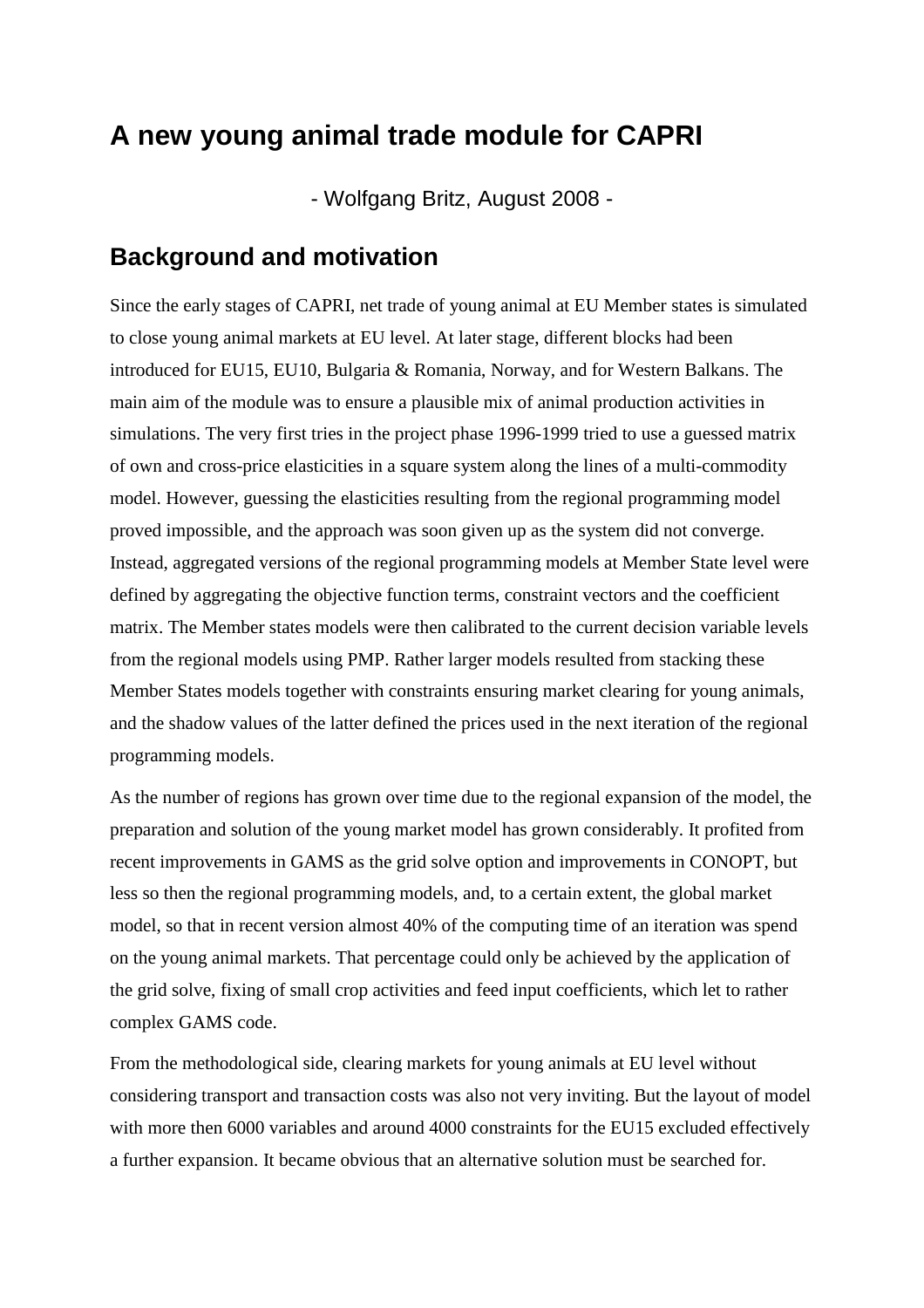### **A square system**

The original idea of using a square system of equations where price changes would drive young animal demand and supply in behavioural equations was revitalised again. The difference to the situation in 1996-1999 is the fact that since Heckelei 2002 the functional relation between the supply responses, the quadratic cost function terms used in the regional programming models and the coefficients relating to binding constraints is known:

$$
(1) \qquad \frac{\partial \mathbf{x}}{\partial \mathbf{g} \mathbf{m}} = \mathbf{Q}^{-1} - \mathbf{Q}^{-1} \mathbf{A} \left( \mathbf{A} \mathbf{Q}^{-1} \mathbf{A} \right)^{-1} \mathbf{A} \mathbf{Q}^{-1}
$$

Where **x** denotes the decision variables, **gm** the vector of gross margins, **A** the constraint coefficient matrix and **Q** the quadratic terms of the variable costs function of the regional programming models. Accordingly, the supply effects can be calculated from the parameters of the regional programming models, and the animals market cleared as:

$$
(2) \qquad \sum_{i}\left(x_{i}^{0}+\sum_{nj}\Delta p_{n}IO_{jn}\frac{\partial x_{i}}{\partial gm_{j}}IO_{im}\right)=0 \wedge m
$$

Where *m,n* are the young animals, *i* the production activities, and **IO** the input output coefficients for young animals. 0 denotes the current solution returned from the regional programming models. The term  $\Delta p_n I O_n$  captures the absolute change in the gross margin of

the activity j if the price of the young animal type *n* is changed, and  $\frac{\omega_i}{2}$  *IO*<sub>*in*</sub> *n x IO gm* ∂ ∂ converts the

change in the activity level of activity *i* into a change of supply or demand for young animal animals.

#### **Value added for the global market model**

The behavioural functions in the global market model are derived from a non-symmetric normalised quadratic cost function with the price index for non-agricultural products used the normalisation price. Accordingly, the supply functions are linear in the prices of the global market, and the supply effects  $\frac{36}{2}$ *y S p* ∂ ∂ for the products in the market model *x,y* can be defined by

$$
\sum_{yij} IO_{jy} \frac{\partial x_i}{\partial gm_j} IO_{ix} \text{ . The first term } IO_{jy} \text{ captures again the effect of a change in price } y \text{ on the}
$$

gross margin of activity *j*, where as the second term  $\frac{\partial x_i}{\partial x_i}$  *IO*<sub>*ix*</sub> *j x IO gm* ∂ ∂ captures the marginal increase